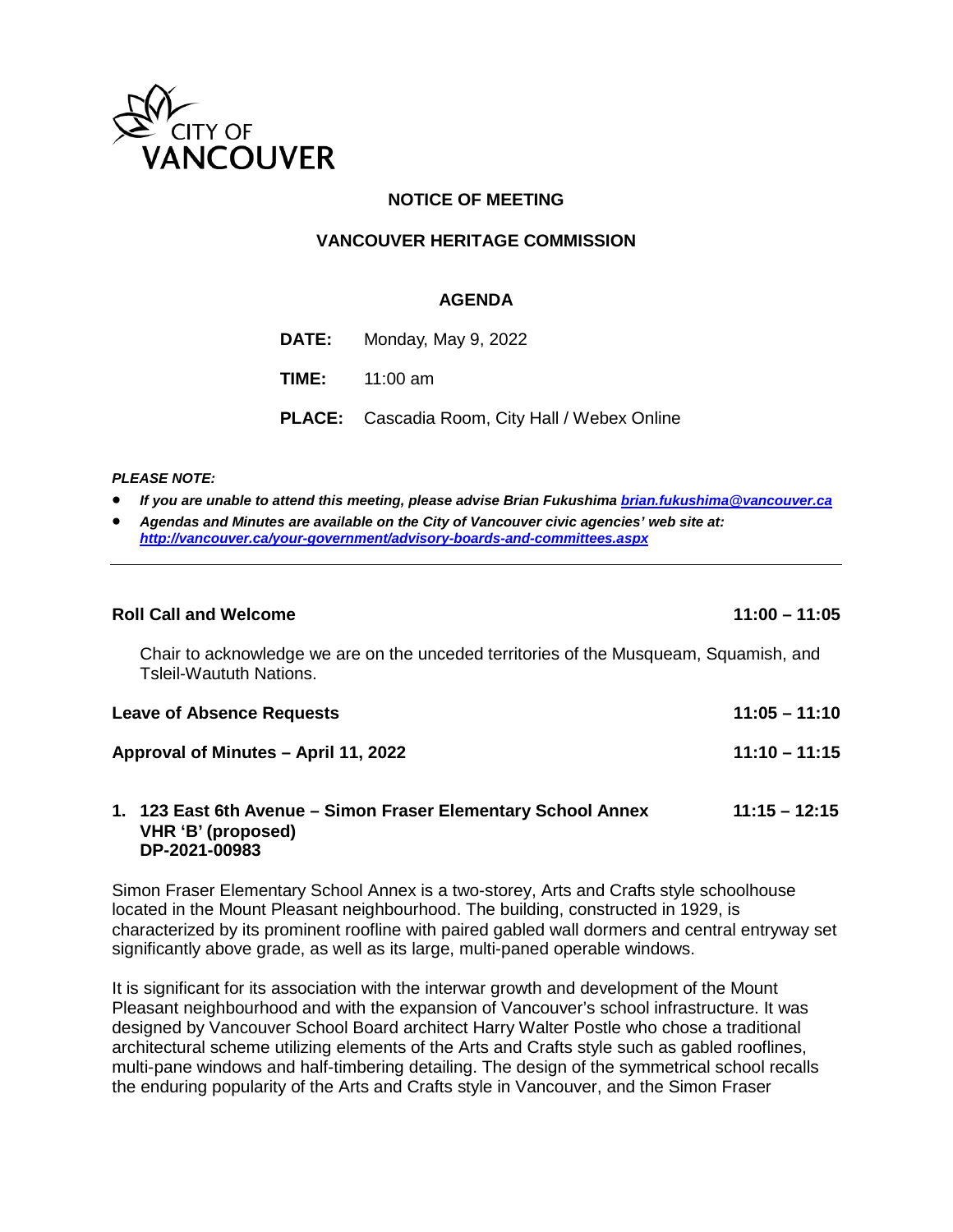Elementary School Annex exists today as a rare extant example of a school building designed in the style.

The Vancouver Heritage Commission supported the addition of the Annex to the Vancouver Heritage Register in the 'B' evaluation category in 2016 but it as not added to the Register at that time.

The building is also known as the "Light and Love Building" due to the long tenure of the Light and Love community service group who develop and offer programs and activities for new immigrants, seniors, and low-income families.

The application proposes to relocate the building to the west end of the site and to construct a 12 storey mixed use building on four levels of parking on the balance of the site under the current I-1B zoning. In order to accommodate the new building the Annex is to be rotated 90 degrees and located on new foundations, with the main entrance facing Quebec Street as opposed to its current frontage facing East 6<sup>th</sup> Avenue. The Annex is to be converted to Artist Studio use with the studios generally aligning with the original classroom and restored in its new location. The primary conservation challenge will be the large, multi-paned windows which are a significant aesthetic feature.

# **Issues:**

- Support for the relocation and orientation of the Annex, given the development proposed.
- Support for the Conservation Plan and rehabilitation strategy

# **Applicants:**

Donald Luxton, [Architect / Heritage \(Donald Luxton & Associates\) - donald@donaldluxton.com](mailto:%20Architect%20/%20Heritage%20(Donald%20Luxton%20&%20Associates)%20-%20donald@donaldluxton.com%20%0d)  Hugh Cochlin, Architect (Proscenium) - [hcochlin@proscenium.ca](mailto:hcochlin@proscenium.ca) Brent Sawchyn, CEO (PC Urban Properties) - [bsawchyn@pcurban.ca](mailto:bsawchyn@pcurban.ca)

# **Staff:**

James Boldt, Heritage Planner – [james.boldt@vancouver.ca](mailto:james.boldt@vancouver.ca) Carl Stanford, Development Planner – carl.stanford@vancouver.ca Joseph Smallwood, Project Facilitator – [joseph.smallwood@vancouver.ca](mailto:joseph.smallwood@vancouver.ca) Katrina Hsieh, Project Coordinator – [Katrina.hsieh@vancouver.ca](mailto:Katrina.hsieh@vancouver.ca)

# **Attachments:**

- Drawings
- Conservation Plan and SOS

# **2. Broadway Plan – Heritage Chapter 12:15 – 1:15**

At its April 11, 2022 meeting the Vancouver Heritage Commission reviewed the work of the heritage consultants and the draft content of the heritage chapter of the Broadway Plan, and requested that the discussion be continued at the next meeting (May 9, 2022) to allow the Commission members time to review the information and to potentially draft a final resolution.